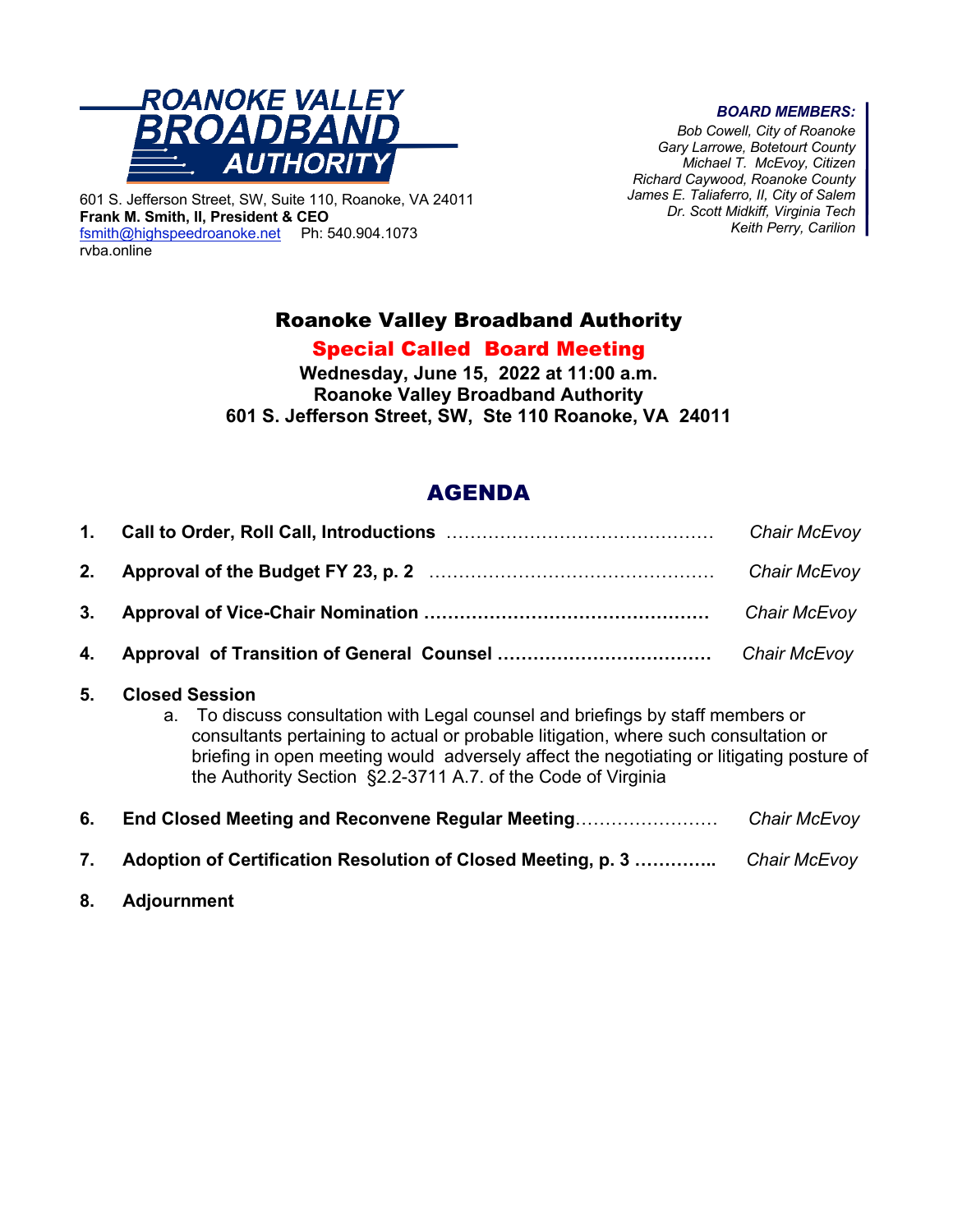#### **Roanoke Valley Broadband Authority Draft Budget FY 2023 June 1, 2022 Draft**

|                                                             |     |                   | Adopted |                   |                  |               |
|-------------------------------------------------------------|-----|-------------------|---------|-------------------|------------------|---------------|
|                                                             |     | Fiscal Year 2023  |         | Fiscal Year 2022  |                  | Percent       |
| <b>Broadband Revenues</b>                                   |     | <b>Budget</b>     |         | <b>Budget</b>     | Variance         | Change        |
| <b>Contributed Capital</b>                                  |     | \$290,303         |         | \$290,303         | \$0              | 0%            |
| Pass Through                                                |     | 0                 |         | 0                 | 0                | 0%            |
| Service Revenue                                             |     | 1,352,090         |         | 1,221,559         | \$130,531        | 11%           |
| <b>Total Broadband Operating Revenues</b>                   |     | \$1,642,393       |         | \$1,511,862       | \$130,531        | 9%            |
| <b>Broadband Operation &amp; Maintenance Expenses</b>       |     |                   |         |                   |                  |               |
| Salaries                                                    |     | \$467,250         |         | \$445,000         | \$22,250         | 5%            |
| <b>Fringe Benefits</b>                                      |     | 137,550           |         | 131,000           | 6,550            | 5%            |
| Advertising                                                 |     | 300               |         | 300               | 0                | 0%            |
| ARIN                                                        |     | 1,000             |         | 1,000             | 0                | 0%            |
| Audit                                                       |     | 12,100            |         | 12,100            | 0                | 0%            |
| <b>Bank Fees</b>                                            |     | 300               |         | 300               | 0                | 0%            |
| <b>Billing System</b>                                       |     | 14,000            |         | 30,000            | $-16,000$        | $-53%$        |
|                                                             |     |                   |         |                   |                  |               |
| <b>Brand Management</b>                                     |     | 60,000            |         | 90,000            | $-30,000$        | $-33%$        |
| Carrier Services                                            |     | 230,000           |         | 230,000           | 0                | 0%            |
| <b>Computer Fees</b>                                        |     | 5,000             |         | 5,000             | 0                | 0%            |
| Conferences                                                 |     | 1,000             |         | 1,000             | 0                | 0%            |
| Contract Myriad                                             |     | 10,000            |         | 10,000            | 0                | 0%            |
| Contract (RVARC)                                            |     | 6,000             |         | 6,000             | 0                | 0%            |
| <b>Contract Compensation Study</b>                          |     | 11,000            |         | 11,000            | 0                | 0%            |
| Dues                                                        |     | 2,000             |         | 2,000             | 0                | 0%            |
| <b>Equipment Warranty Services</b>                          |     | 38,000            |         | 38,000            | 0                | 0%            |
|                                                             |     | 5,640             |         |                   | 0                | 0%            |
| Fiber Management System                                     |     |                   |         | 5,640             |                  |               |
| Furniture & Equipment                                       |     | 1,000             |         | 1,000             | 0                | 0%            |
| Insurance                                                   |     | 6,600             |         | 6,600             | 0                | 0%            |
| Lease                                                       |     | 26,500            |         | 26,500            | 0                | 0%            |
| Legal Fees                                                  |     | 25,000            |         | 25,000            | 0                | 0%            |
| Locates Va 811                                              |     | 60,000            |         | 60,000            | 0                | 0%            |
| Maintenance Copier                                          |     | 768               |         | 768               | 0                | 0%            |
| Maintenance Dark Fiber MBC                                  |     | 1,030             |         | 1,030             | 0                | 0%            |
|                                                             |     |                   |         |                   | 0                |               |
| Maintenance Generator                                       |     | 790               |         | 790               |                  | 0%            |
| Maintenance HVAC                                            |     | 6,000             |         | 6,000             | 0                | 0%            |
| Maintenance Telephone                                       |     | 960               |         | 960               | 0                | 0%            |
| <b>Message Management</b>                                   |     | 60,000            |         | 90,200            | $-30,200$        | $-33%$        |
| Network Engineering                                         |     | 20,000            |         | 10,000            | 10,000           | 100%          |
| <b>NOC Services</b>                                         |     | 33,000            |         | 33,000            | 0                | 0%            |
| <b>OSP Consulting</b>                                       |     | 20,000            |         | 20,000            | 0                | 0%            |
| Partner Fiber Utilization                                   |     | 0                 |         | 5,624             | $-5,624$         | $-100%$       |
| Partner Botetourt EDA                                       |     | 38,400            |         | 38,400            | 0                | 0%            |
|                                                             |     |                   |         |                   | 0                | 0%            |
| Postage                                                     |     | 6,000             |         | 6,000             |                  |               |
| Printing                                                    |     | 1,000             |         | 1,000             | 0                | 0%            |
| Professional Services                                       |     | 36,000            |         | 6,000             | 30,000           | 500%          |
| Recognition                                                 |     | 300               |         | 300               | 0                | 0%            |
| Rent Co-location Sites                                      |     | 35,500            |         | 35,500            | 0                | 0%            |
| <b>Rent Office Suite</b>                                    |     | 36,000            |         | 36,000            | 0                | 0%            |
| Repair & Restoration Network                                |     | 25,000            |         | 25,000            | 0                | 0%            |
| Roanoke Regional Partnership                                |     | 2,400             |         | 2,000             | 400              | 20%           |
|                                                             |     |                   |         |                   |                  |               |
| <b>Security Coulter Building</b>                            |     | 500               |         | 500               | 0                | 0%            |
| Security Network                                            |     | 0                 |         | 8,500             | $-8,500$         | $-100%$       |
| Storage                                                     |     | 2,850             |         | 2,850             | 0                | 0%            |
| Subscriptions                                               |     | 400               |         | 400               | 0                | 0%            |
| Supplies - Network                                          |     | 20,000            |         | 20,000            | 0                | 0%            |
| Supplies - Office                                           |     | 4,000             |         | 4,000             | $\Omega$         | 0%            |
| Telephone                                                   |     | 6,600             |         | 6,600             | 0                | 0%            |
|                                                             |     |                   |         |                   |                  |               |
| Travel                                                      |     | 6,000             |         | 8,000             | $-2,000$         | $-25%$        |
| Training                                                    |     | 2,000             |         | 2,000             | 0                | 0%            |
| Utilities at three huts                                     |     | 3,000             |         | 3,000             | 0                | 0%            |
| <b>Total Broadband Operation &amp; Maintenance Expenses</b> |     | \$1,488,738       |         | \$1,511,862       | -\$23,124        | $-2%$         |
| <b>Income from Operations</b>                               |     | \$153,655         |         | \$0               | \$153,655        |               |
|                                                             |     |                   |         |                   |                  |               |
| <b>Non-Operating Revenues</b>                               |     |                   |         |                   |                  |               |
| Contributed Capital - Capital Outlays                       | \$  | 459,687           | \$      | 647,211           | -\$187,524       | $-29%$        |
| Pass Thru Funds                                             |     | 0                 |         | 123,630           | $-$123,630$      | $-100%$       |
| Service Revenue                                             |     |                   |         | 0                 | 0                | New line item |
| Contributed Capital - Debt Service                          |     | 1,054,171         |         | 1,053,267         | 904              | 0             |
| Installations                                               |     | 85,000            |         | 165,000           | $-80,000$        | 0             |
| Other Income                                                |     | 150               |         | 150               | 0                | 0             |
|                                                             | \$  | 1,599,008         | \$      |                   | \$               | $-24%$        |
| Subtotal Non-Operating Revenues                             |     |                   |         | 1,989,258         | (390, 250)       |               |
| <b>Non-Operating Expenses</b>                               |     |                   |         |                   |                  |               |
| <b>Interest Expense</b>                                     | \$  | (114, 171)        | \$      | (138, 267)        | \$<br>(24,096)   | $-17%$        |
|                                                             |     |                   |         |                   |                  |               |
| <b>Subtotal Non-Operating Expenses</b>                      | \$  | (114, 171)        | \$      | (138, 267)        | \$<br>(24,096)   | 21%           |
| <b>Total Non-Operating Revenues &amp; Expenses</b>          |     | 1,484,837         |         | 1,850,991         | -366,154         | $-20%$        |
| Net Income (Loss) from Operations                           | \$  | 1,638,492         | \$      | 1,850,991         | \$<br>(212, 499) | $-11%$        |
| Principal Payment on Long-Term Debt                         | \$  | 940,000           | \$      | 915,000           | \$<br>25,000     | 3%            |
| Capital Projects<br>Reserves                                |     | 648,492<br>50,000 |         | 805,991<br>50,000 | (157, 499)<br>0  | $-20%$<br>0%  |
| Net Income (Loss)                                           | \$. |                   | \$      | 80,000            | \$<br>(80,000)   |               |
|                                                             |     |                   |         |                   |                  |               |